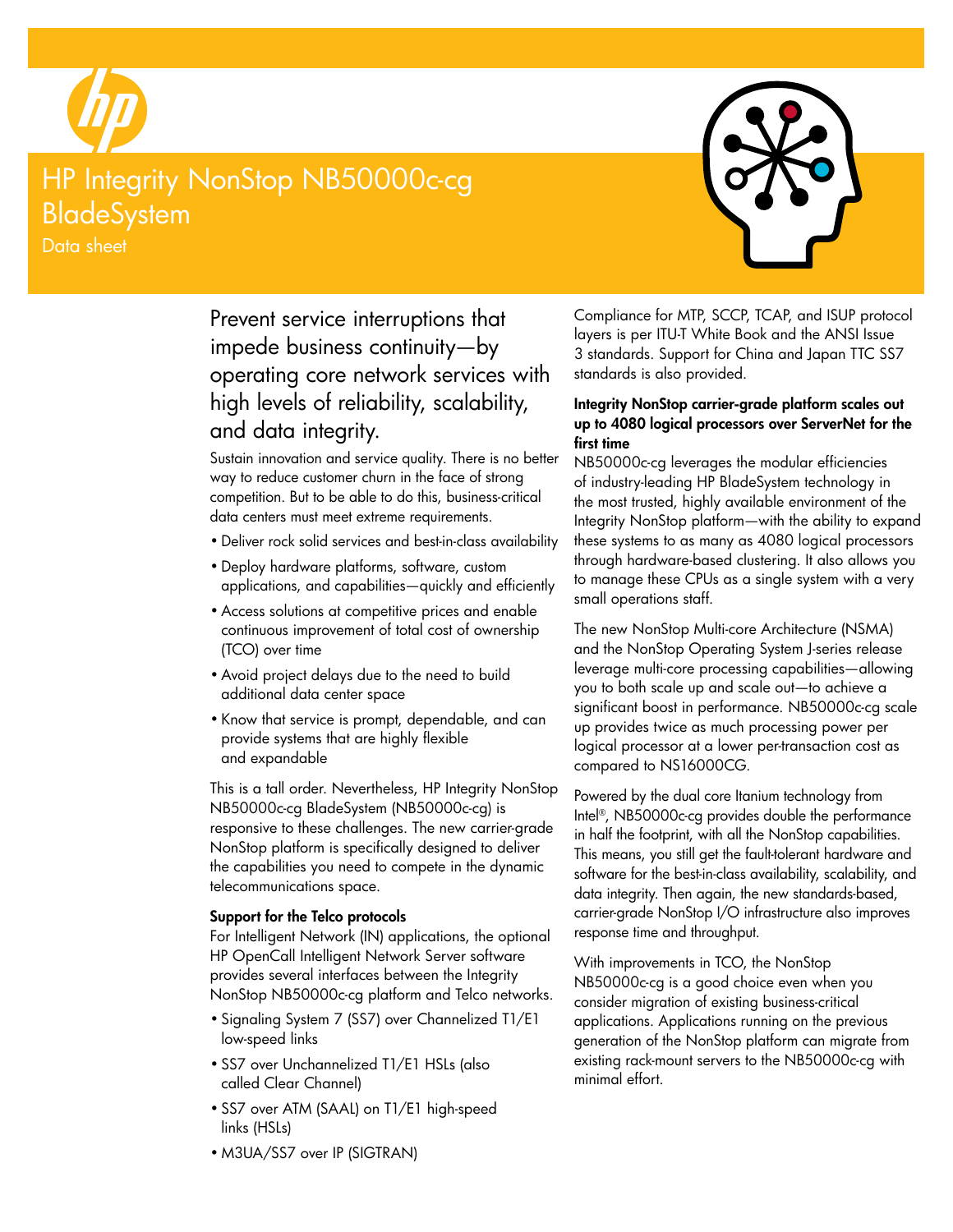# Key differentiators

Our OpenCall solutions enable you to offer your subscribers an exceptionally rich and personalized user experience. The optional HP OpenCall Home Location Register (OC HLR) software delivers mobile network mobility management on a general-purpose computing-based platform. This centralized repository provides transient and static subscriber information for ANSI, GSM, and GPRS subscribers within a single network while supporting inter-working between technologies. Deployed in over 30 of the world's most successful wireless networks, this business-critical technology currently supports over 200 million licensed subscribers in more than 35 countries spanning five continents.

The optional HP OpenCall Intelligent Network Server (OC INS) provides a proven, robust IN services platform that supports legacy wireline, legacy wireless, and next-generation IP Multimedia Subsystem-based networks (IMS). Also, it allows you to build your services on top of this INS base.

# New Storage, IP, and Telco Cluster I/O Modules

With the Integrity NonStop NB50000c-cg, HP introduces a novel carrier-grade I/O infrastructure offering enhanced capabilities that complement new blade and multi-core processor technologies. These new carrier-grade storage and communications I/O controllers and adapters are built on standards-based components and are tightly integrated with the rest of the system through ServerNet. Called Cluster I/O Modules (CLIMs), there are three functional types available:

- Carrier-grade Storage CLIM: Enables attachment of Serial Attached SCSI (SAS) disks and SAS connected DAT160 tapes
- Carrier-grade IP CLIM: Supports up to five gigabitper-second copper Ethernet ports or three copper and two fiber ports—plus TCP/IP v6 and v4, IP Security (IPSec), and the Stream Control Transmission Protocol (SCTP) for the telecommunication industry
- Carrier-grade Telco CLIM: Supports up to five gigabit-per-second copper Ethernet ports—plus the M3UA protocol for connection to the Signal System 7 (SS7 over IP) communication standard used by telecommunication switching systems to control call setup and management

### Key features and benefits Enable fault tolerance and 24/7 availability using continuously available software

- Patented NonStop process-pair technology to provide instant software take-over in the event of a fault
- • Improved middleware and NonStop operating system to enhance multiple failure fault tolerance, enhance online manageability, and enable upgrades with ease

#### Double your performance in half the footprint

- Performance boost by leveraging multi-core processor architecture from Intel and advancements in NonStop software and hardware
- Advanced caching technology (Write Cache Enabled) to improve response time, while maintaining transactional integrity

#### Reduce IT and per-transaction costs in a trusted NonStop fault-tolerant environment

- • A simplified infrastructure and lower TCO for complex business-critical applications
- Improved response time and throughput with new standards-based IP communications and NonStop I/O infrastructure with latest storage technology
- Only one extra server (N+1) requirement for redundancy, which improve TCO
- • Integrated with HP Smart Cooling technology to reduce data center cooling costs
- • Investment protection for previous generations of NonStop applications

#### Allow carriers to support ever-increasing usage from growing subscriber numbers with continuous availability and minimal expansion effort

- • Scalable applications that span multi-standard, multi-generation networks, and overcome many of the complexities by providing subsystems and capabilities that offload much of the application development work
- • Fast and extremely scalable memory-based database environment (MBE) option offers optimum performance and fault tolerance.

#### Increase manageability and save administrator time and resources

- • Seamless integration of NonStop Cluster Essentials with HP Systems Insight Manager (SIM) Blade Plug-in to improve management of systems within heterogeneous clusters
- • Built-in Integrated Lights-Out (iLO) technology remotely manages all servers and Onboard Administrator simplifies common maintenance in real time
- • Infrastructure independence and uniform service offerings featuring interoperability with mixed-switch-vendor networks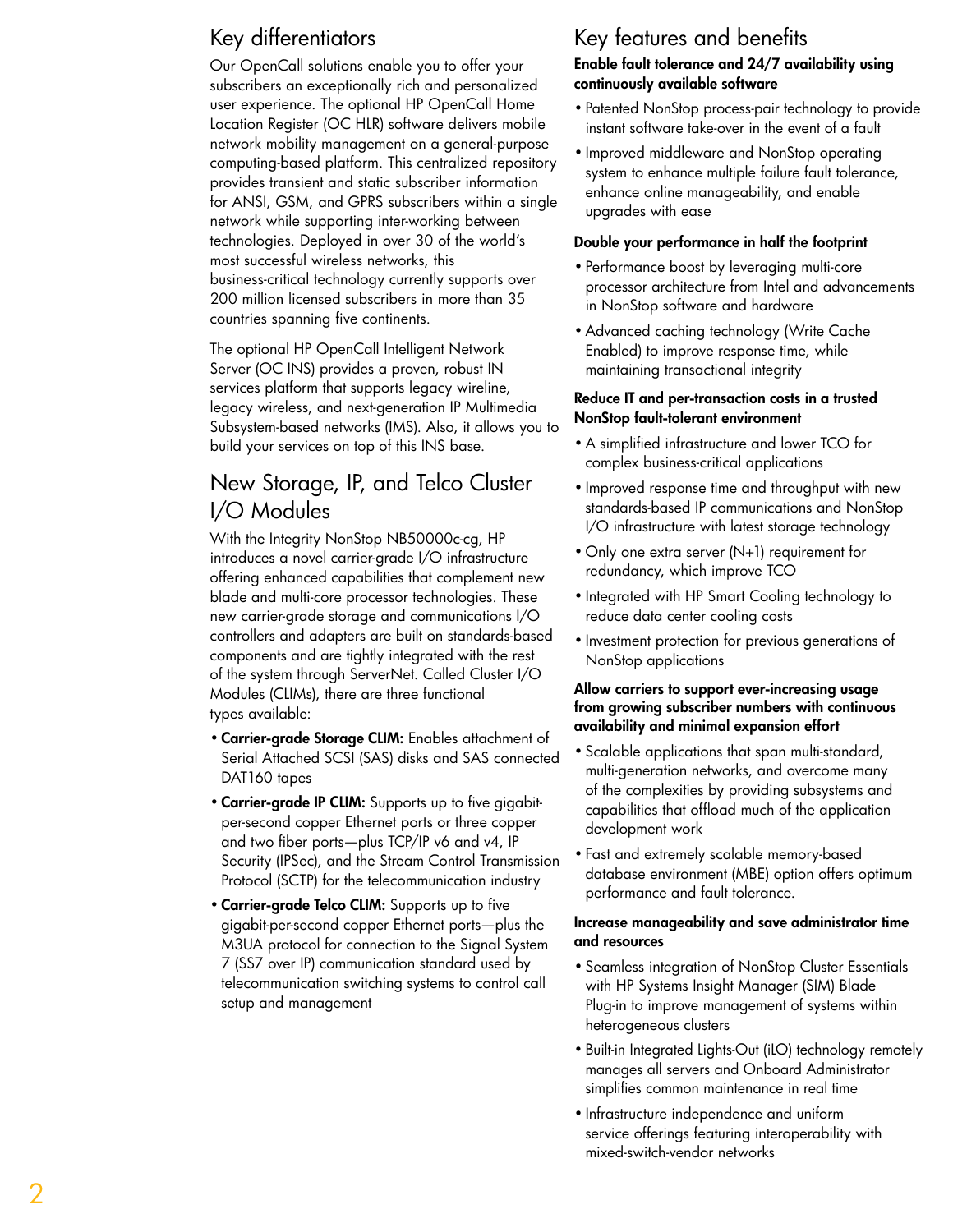| <b>Technical specifications</b>                             |                                                                                                                                                     |
|-------------------------------------------------------------|-----------------------------------------------------------------------------------------------------------------------------------------------------|
| <b>Processors</b>                                           | 2-16 logical processors per node Intel® Itanium® 9100 series dual-core 1.66 GHz processors                                                          |
| Cache                                                       | 18 MB L3                                                                                                                                            |
| RAM per logical processor                                   | Minimum: 8 GB                                                                                                                                       |
|                                                             | Maximum: 48 GB                                                                                                                                      |
| <b>CG S-series I/O enclosure</b>                            | Minimum: 0                                                                                                                                          |
|                                                             | Maximum: 4                                                                                                                                          |
| S-series I/O adapters: CCSA2                                | Minimum: 0 per node                                                                                                                                 |
|                                                             | Maximum: 16 per node                                                                                                                                |
| <b>CG IP CLIMs</b>                                          | Minimum: 2 (provides quantity 10 of 10/100/1000 Mbs Ethernet ports)                                                                                 |
|                                                             | Maximum: 48                                                                                                                                         |
| <b>CG Storage CLIMs</b>                                     | Minimum: 2                                                                                                                                          |
|                                                             | Maximum: 24                                                                                                                                         |
| <b>CG Telco CLIMs</b>                                       | Minimum: 2                                                                                                                                          |
|                                                             | Maximum: 48                                                                                                                                         |
| <b>SAS disk modules</b>                                     | 12 disks per enclosure                                                                                                                              |
| Disk drives supported                                       | SAS disks: 146 GB @ 15K RPM dual port, 3.5 inch                                                                                                     |
| <b>Tape drives supported</b>                                | SAS connected dual-unit DAT160 (can read and write DAT72 tapes)                                                                                     |
| <b>Standard features</b>                                    | Redundant power inputs                                                                                                                              |
|                                                             | Redundant cooling                                                                                                                                   |
| Weight                                                      |                                                                                                                                                     |
| Cabinet maximum payload<br>Cabinet weight (empty)           | 907.2 kg (1,200 lb)<br>226.8 kg (500 lb)                                                                                                            |
| Shipping pallet and package                                 | 38.6 kg (85 lb)                                                                                                                                     |
| <b>Height (cabinet)</b>                                     | 182.9 cm (72 in)                                                                                                                                    |
| Width (cabinet)                                             | 68.6 cm (27 in)                                                                                                                                     |
| Depth (cabinet)                                             | 1 m (39.4 in)                                                                                                                                       |
| <b>Floor space requirements</b>                             |                                                                                                                                                     |
| Front (appearance side)<br>Rear (service side)              | 91.4 cm (36 in) minimum; 130 cm (51.2 in) recommended<br>91.4 cm (36 in) minimum; 130 cm (51.2 in) recommended                                      |
| Aisles                                                      | 182.9 cm (72 in) minimum; 260 cm (102.4 in) recommended                                                                                             |
| Height (palletized)                                         | 200.64 cm (79 in)                                                                                                                                   |
| Width (palletized)                                          | 92.7 cm (36.5 in)                                                                                                                                   |
| Depth (palletized)                                          | 126.35 cm (49.75 in)                                                                                                                                |
| Temperature                                                 |                                                                                                                                                     |
| <b>Operating range</b>                                      | 5°C to 40°C (41°F to 104°F)                                                                                                                         |
| <b>Operating (short-term)</b><br>Non-operating (6 mo.)      | $-5^{\circ}$ C to $50^{\circ}$ C (23 $^{\circ}$ F to 122 $^{\circ}$ F)<br>$-40^{\circ}$ C to 70 $^{\circ}$ C ( $-40^{\circ}$ F to 158 $^{\circ}$ F) |
| <b>Relative humidity</b>                                    |                                                                                                                                                     |
| Operating                                                   | 5% to 85%, non-condensing                                                                                                                           |
| Non-operating                                               | 5% to 93%, non-condensing                                                                                                                           |
| Power consumption for a starter<br>configuration*:          | Nominal: 2949 W<br>Maximum: 5350 W                                                                                                                  |
| Altitude                                                    |                                                                                                                                                     |
| Maximum operating                                           | 0 to 4,000 m (0 to 13, 123 ft)                                                                                                                      |
| <b>Temperature derating factor</b><br><b>Acoustic noise</b> | 1°C per 305 m above 1,800 m (1.8°F per 1,000 ft above 5,900 ft) derating factor<br>83.6 dB                                                          |
| System cabling                                              | Designed to accommodate top-down cabling using either cable grid work or cable trays installed on tops of cabinets. Design will also accommodate    |
|                                                             | underfloor cabling system if cabinets are installed on a conventional computer room raised floor.                                                   |
| DC input voltage                                            |                                                                                                                                                     |
| Nominal value:<br><b>Operating range</b>                    | $-48/-60$ VDC<br>$-40$ to $-72$ VDC                                                                                                                 |
| Circuit breaker rating (system)                             | Dual-input breaker panel with max input rating of 240 A                                                                                             |
|                                                             | Dual-input fuse panel with max input rating of 80 A                                                                                                 |

\* Starter configuration includes two NonStop blade servers (8 GB Memory each), two IP CLIMs, two Storage CLIMs, two SAS CG Enclosures, six SAS disks, one fuse panel, one breaker panel, and one Mtnt LAN switch in one single rack.